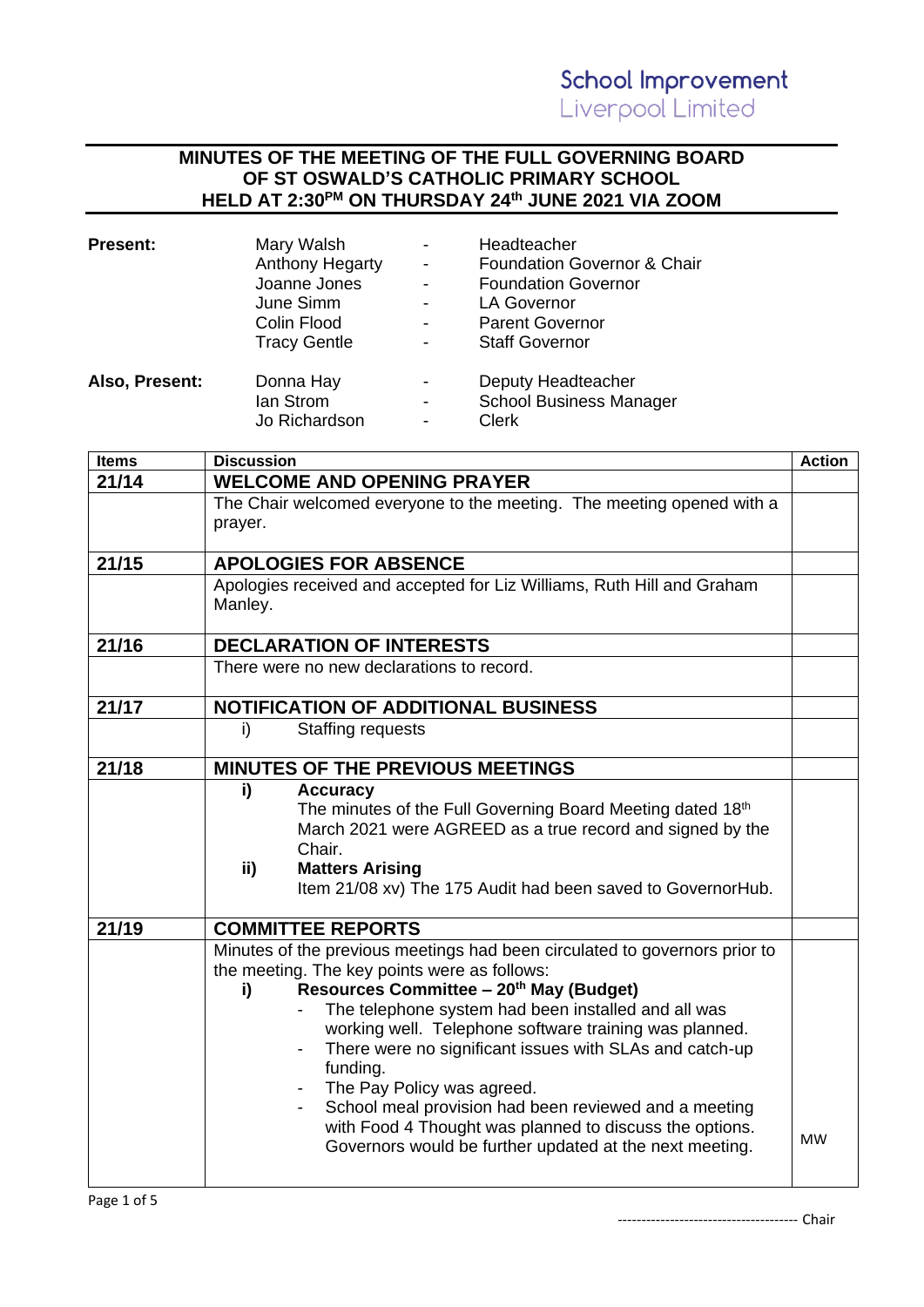|       |       | The Budget had been scrutinised at the Resources                      |    |
|-------|-------|-----------------------------------------------------------------------|----|
|       |       |                                                                       |    |
|       |       | Committee. It was noted that funding streams could alter              |    |
|       |       | due to challenging covid circumstances therefore the school           |    |
|       |       | needed to be cautious and flexible. Following a discussion,           |    |
|       |       | Governors AGREED the Budget.                                          |    |
|       | ii)   | <b>Building Update</b>                                                |    |
|       |       | Rapid progress had been made, the internal walls were up              |    |
|       |       | and the layout was much improved. Two classrooms were                 |    |
|       |       |                                                                       |    |
|       |       | due to be completed in July with additional classroom and             |    |
|       |       | the rest of the building available to move into from 28 <sup>th</sup> |    |
|       |       | August.                                                               |    |
|       |       | Term dates had been agreed and adjusted to ensure the                 |    |
|       |       | building was ready for children in September. These had               |    |
|       |       | been shared with parents.                                             |    |
|       |       | Furniture had been ordered.                                           |    |
|       |       | It was noted the builders, Skyline, had been extremely                |    |
|       |       |                                                                       |    |
|       |       | efficient and flexible around the school day and had worked           |    |
|       |       | over weekends to reduce disruption in school.                         |    |
|       |       | The Chair agreed to set up a meeting with the Archdiocese             | AH |
|       |       | to discuss Phase 2 of the work.                                       |    |
| 21/20 |       | <b>CURRICULUM &amp; STANDARDS / INTERVENTION CATCH UP</b>             |    |
|       |       | D Hay provided an update. The key points were as follows:             |    |
|       | i)    | Curriculum and Intervention Reports and lockdown data were            |    |
|       |       | previously shared with governors and discussed.                       |    |
|       | ii)   | Basic skills had been a key focus with the wider foundation           |    |
|       |       | curriculum ensuring crucial skills and knowledge had been             |    |
|       |       |                                                                       |    |
|       |       | covered through focus weeks.                                          |    |
|       | iii)  | Diversity week had addressed some gaps in coverage.                   |    |
|       | iv)   | Wellness continued to be a priority. Wellness week had taken          |    |
|       |       | place with lots of opportunity for children to talk and connect       |    |
|       |       | with each other.                                                      |    |
|       | V)    | Standards had not been assessed against age related                   |    |
|       |       | expectations due to covid. but assessed against content taught.       |    |
|       | vi)   | RAG rating compared pre and post covid to ensure, with                |    |
|       |       | support, children would be back on track by the end of the            |    |
|       |       |                                                                       |    |
|       |       | academic year.                                                        |    |
|       | vii)  | Pupil progress meetings scrutinised data and produced a clear         |    |
|       |       | way forward for individual pupils with QFT and interventions.         |    |
|       | viii) | There was a whole school approach to mental health and                |    |
|       |       | wellness and key children had been targeted.                          |    |
|       | ix)   | NFER tests would help with giving a standardised score and            |    |
|       |       | comparing with TA. End of year teacher assessments were               |    |
|       |       | planned.                                                              |    |
|       | X)    | Mock phonics screening checks were planned for Year 1.                |    |
|       | xi)   | Y5 and Y6 writing was a key area for improvement.                     |    |
|       |       |                                                                       |    |
|       | xii)  | EYFS data highlighted gaps in some areas as children had              |    |
|       |       | missed opportunities in lockdown. Also, self-awareness and            |    |
|       |       | social skills had been identified as key areas for support. A         |    |
|       |       | discussion ensued and the differences between socialising             |    |
|       |       | outside the school setting and the more formal structured setting     |    |
|       |       | in school were highlighted.                                           |    |
|       | xiii) | There was a key focus on SEND children and the bottom 20%.            |    |
|       |       | Interventions using the national tutoring program were in place.      |    |
|       | xiv)  | The data would inform curriculum development for 2021-22.             |    |
|       |       |                                                                       |    |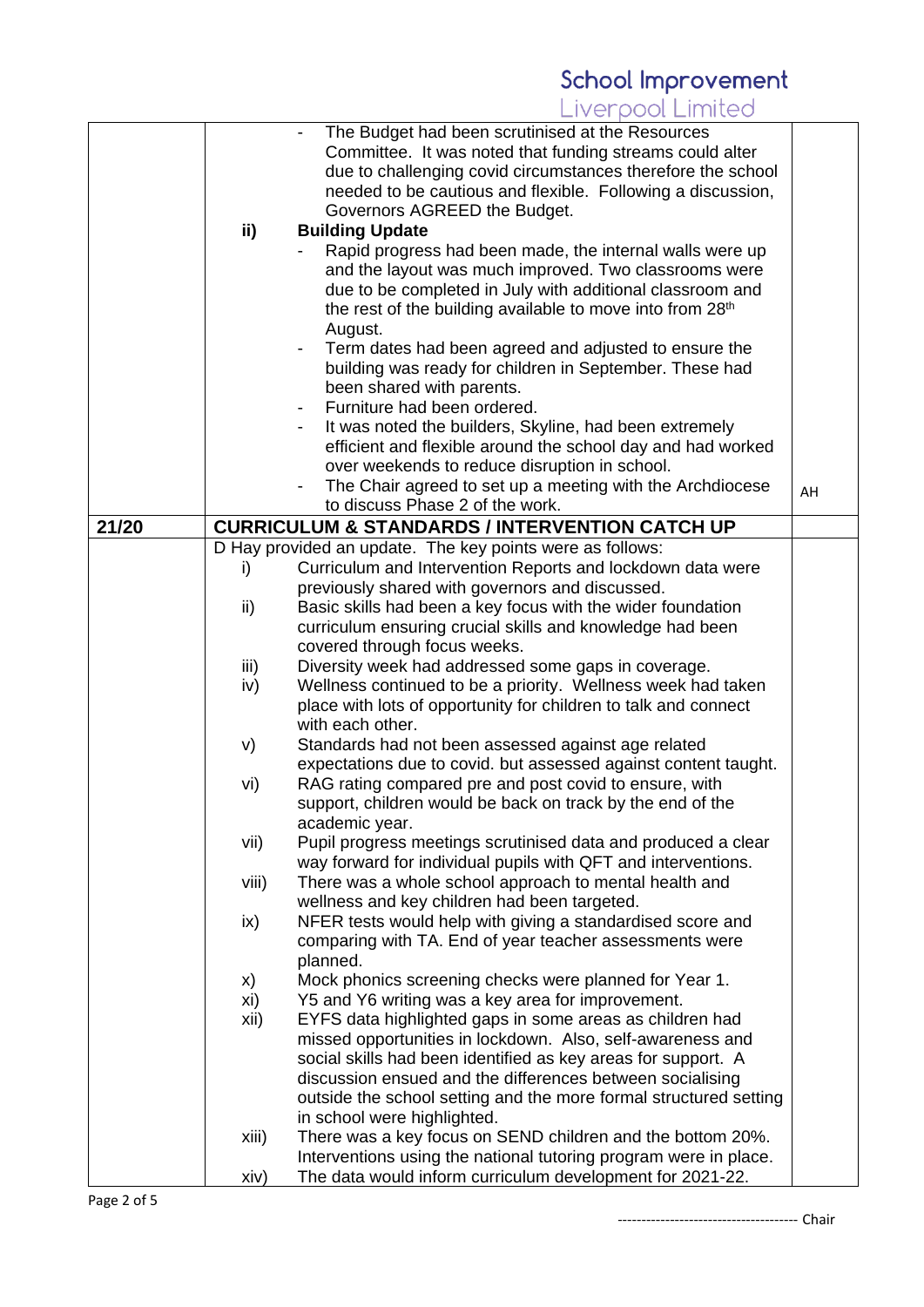|       | XV)    | The end of year reports had been adapted as there was no             |  |
|-------|--------|----------------------------------------------------------------------|--|
|       |        | expectation to report data.                                          |  |
|       | xvi)   | Governor challenge: was there any feedback from staff and            |  |
|       |        | parents in the use of Google classroom? Response: feedback           |  |
|       |        | had been mainly positive, with parents commenting the most           |  |
|       |        | recent lockdown the work was better. There were some issues          |  |
|       |        | which had arisen around IT support for parents with younger          |  |
|       |        | children or those that couldn't use technology well enough.          |  |
|       |        | Chromebooks lent to all children who needed them during              |  |
|       |        | lockdown, their use has been continued to be used in school.         |  |
|       |        | Google classroom was also used for homework. Google                  |  |
|       |        | classroom and Dojo continued to be used if bubbles had to be         |  |
|       |        | sent home.                                                           |  |
|       |        |                                                                      |  |
|       | xvii)  | RAG rating completed with a focus on the bottom 20%.                 |  |
|       | xviii) | SEND children's expectations had been shared with staff.             |  |
|       | xix)   | Interventions were evidence based and once data had been             |  |
|       |        | completed evidence of the impact would be seen and shared            |  |
|       |        | with governors.                                                      |  |
|       | XX)    | Data would be shared with governors in the Autumn term.              |  |
| 21/21 |        | <b>HEADTEACHER'S REPORT</b>                                          |  |
|       |        | M Walsh provided an update. The Headteacher's report had been shared |  |
|       |        | with governors prior to the meeting. The key points were as follows: |  |
|       | i)     | Numbers of pupils on roll currently 638.                             |  |
|       | ii)    | 1 child was dual registered in a speech and language therapy         |  |
|       |        | provision part-time.                                                 |  |
|       | iii)   | 42 pupils had joined the school since September 2020.                |  |
|       | iv)    | 24 pupils had left the school and the reasons were summarised        |  |
|       |        | to governors.                                                        |  |
|       | V)     | EAL pupil total 108.                                                 |  |
|       | vi)    | The SEND Report data June 2021 was shared with governors.            |  |
|       |        | Arising from the report:                                             |  |
|       |        | SENDCo's had been liaising closely with each other to                |  |
|       |        | share information.                                                   |  |
|       |        | Outside agencies, including Seedlings, SENISS and the                |  |
|       |        | ADHD Foundation had provided support and had had a                   |  |
|       |        | positive impact. The sensory service had also been working           |  |
|       |        | with identified children face to face with children following        |  |
|       |        | risk assessment guidelines.                                          |  |
|       |        | SEND data was prioritised and scrutinised regularly. The             |  |
|       |        | register continued to be amended and updated regularly               |  |
|       |        |                                                                      |  |
|       |        | with children added and removed when necessary.                      |  |
|       |        | The considerable challenges with funding SEND in the LA              |  |
|       |        | were highlighted as this impacted massively on the working           |  |
|       |        | of the school and the financial implications were detrimental        |  |
|       |        | to all other children.                                               |  |
|       |        | School had implemented Liverpool's SEND Graduated<br>-               |  |
|       |        | Approach Handbook 2021.                                              |  |
|       | vii)   | Children Looked After (CLA) Report dated June 2021 was               |  |
|       |        | shared with governors. Arising from the report:                      |  |
|       |        | Children had access to interventions and in class support.           |  |
|       |        | Pupil voice was carried out termly with CLA children.                |  |
|       |        | The CLA team met regularly to discuss children's progress            |  |
|       |        | and needs.                                                           |  |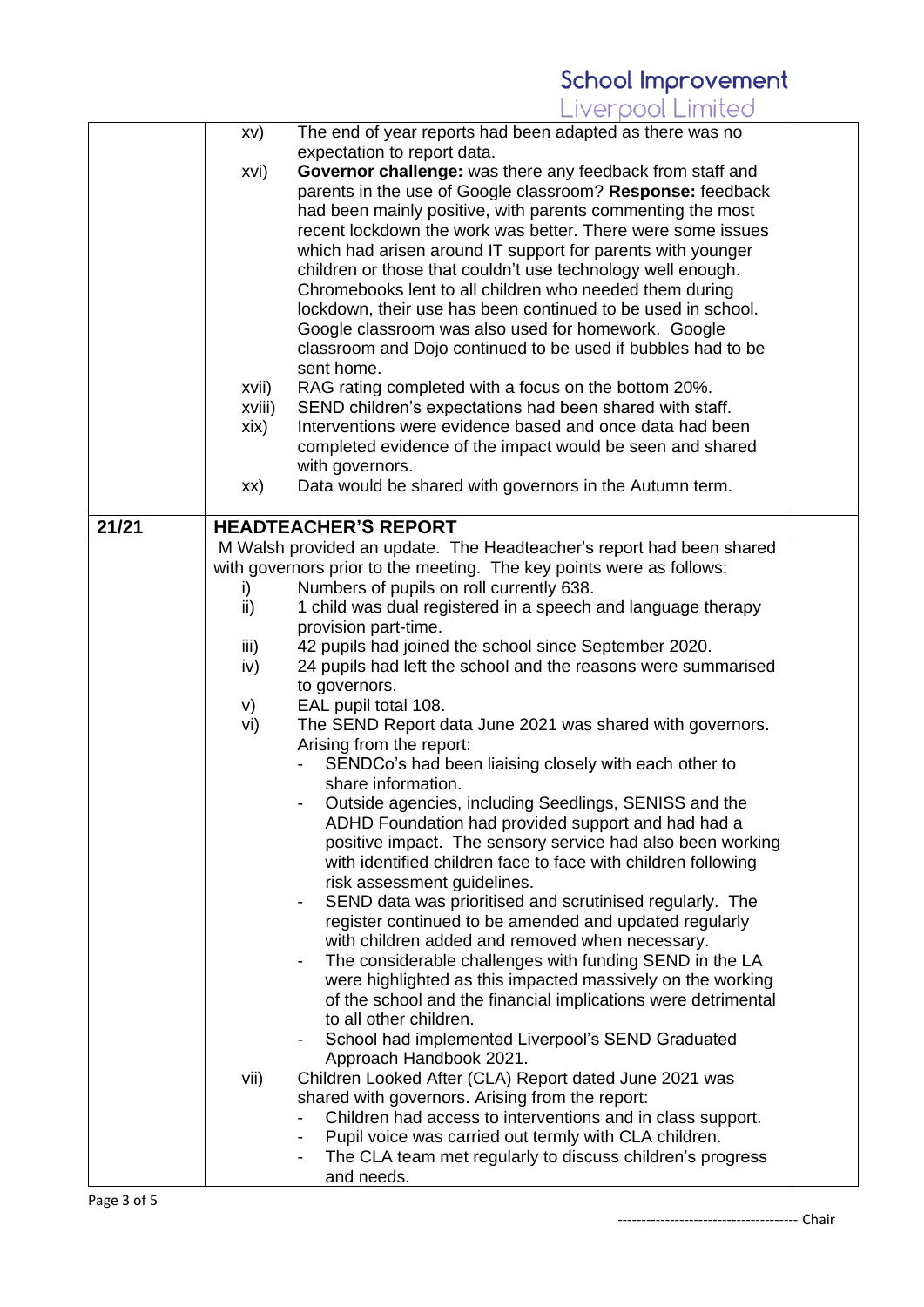| viii) | Next steps included Rainbow intervention, working closely<br>with the family liaison officer and DESTY training for staff<br>with intervention directed at social and emotional needs.<br>The Pupil Premium Report dated June 2021 was shared with<br>governors. Arising from the report:<br>FSM total 242 (38%). This was a significant increase due to<br>covid.<br>The overall aims of PP were to assess the impact of covid<br>on the attainment and wellbeing of PP children and to<br>ensure PP children had access to emotional and academic<br>support in school and access to remote learning if<br>necessary.<br>PP children had been RAG rated to identify areas for<br>$\overline{\phantom{a}}$<br>intervention.<br>Incentives such as Tesco vouchers had been offered to<br>$\overline{\phantom{0}}$                                                                                                                           |  |
|-------|---------------------------------------------------------------------------------------------------------------------------------------------------------------------------------------------------------------------------------------------------------------------------------------------------------------------------------------------------------------------------------------------------------------------------------------------------------------------------------------------------------------------------------------------------------------------------------------------------------------------------------------------------------------------------------------------------------------------------------------------------------------------------------------------------------------------------------------------------------------------------------------------------------------------------------------------|--|
|       | families.<br>It was noted there was new DfE guidance from September<br>with regards to reporting PP expenditure and justifications<br>for expenditure.                                                                                                                                                                                                                                                                                                                                                                                                                                                                                                                                                                                                                                                                                                                                                                                      |  |
| ix)   | Applications/Transition – there had been 77 applications for<br>Reception and 29 for Nursery. Numbers for Reception were<br>expected to increase. Y6 transition visits to secondary school<br>had not been possible due to covid.                                                                                                                                                                                                                                                                                                                                                                                                                                                                                                                                                                                                                                                                                                           |  |
| X)    | The Summer Term RE Report was shared with governors.<br>Arising from the report:<br>Collective worship, assembly presentations, daily prayer and<br>monthly newsletters had all ensured children continued to<br>receive positive messages as a Catholic school.<br>The RE programme had followed the advice and guidance<br>of the Archdiocese.<br>The Catholic Life Team had met to update the website and<br>$\overline{\phantom{a}}$<br>review documents including Policy amendments.<br>RE assessment had taken place informally through topics<br>Ξ.<br>taught with reference to the standards.<br>School had engaged with the CAFOD initiative participating<br>in the National Assemblies.<br>Sacramental preparation had been held over zoom<br>meetings with parents.<br>Y6 to celebrate their special Leavers' Mass in Church on<br>15 <sup>th</sup> July. It was noted parents would not attend in line with<br>covid guidance. |  |
| xi)   | The PE & Sports Report was shared with governors. Arising<br>from the report:<br>This year's allocation £21k.<br>The money had been used to continue to embed<br>opportunities for children to be active throughout the school<br>day.<br>Money was spent on ensuring there are sufficient resources<br>for quality play.<br>Wellbeing week and inclusion of well being activities such as<br>$\overline{\phantom{a}}$<br>yoga had been included on the timetable.<br>Gardening sessions had taken place to promote physical<br>activity and development of outdoors/healthy lifestyles.                                                                                                                                                                                                                                                                                                                                                    |  |